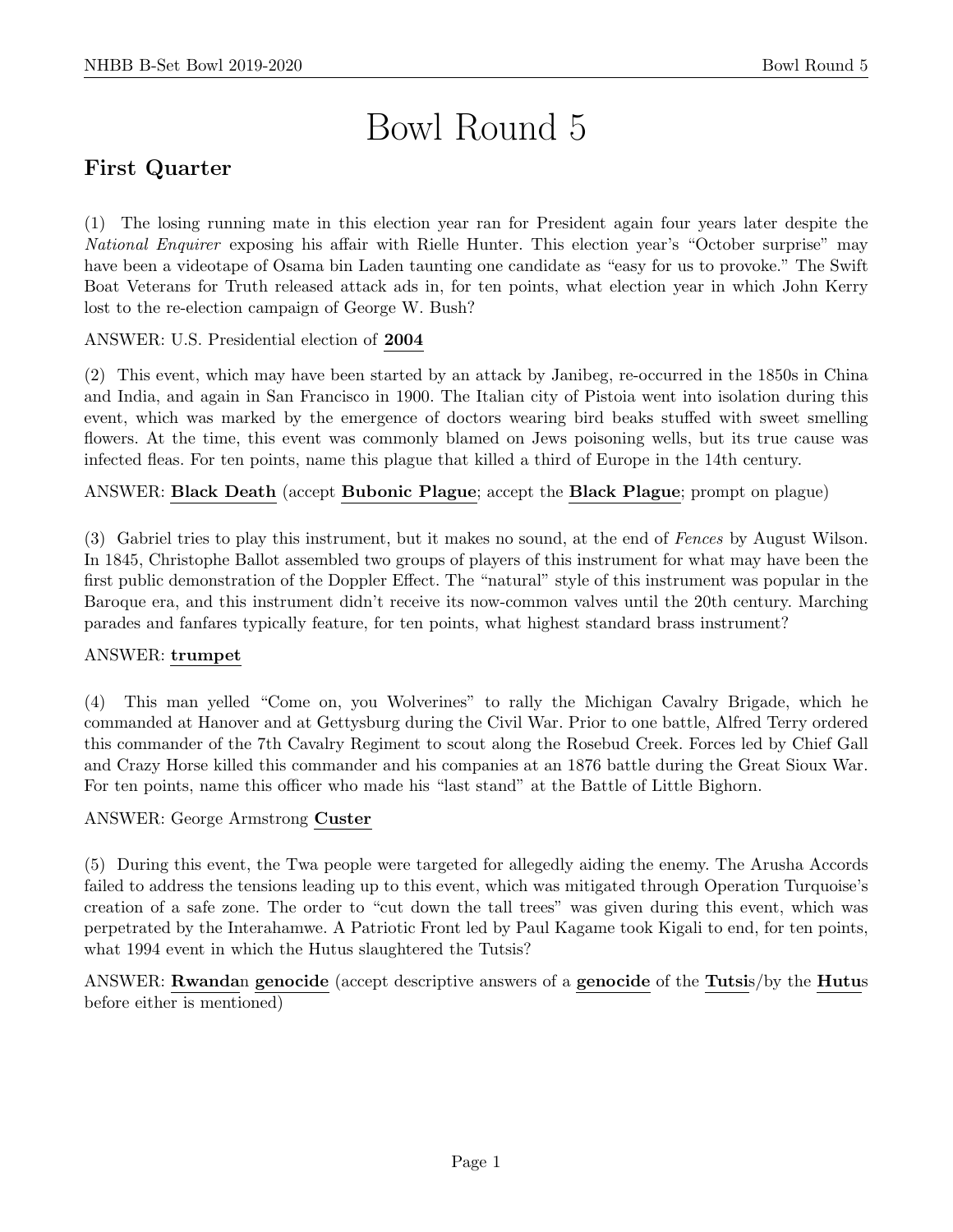(6) The Council of Pisa failed to end this period by electing Alexander V. This period was ended by a council that also ordered the execution of Jan Hus, and it began with the election of Clement VII in 1378. The election of Martin V at the Council of Constance brought an end to this period, which included the rule of Benedict XIII as Antipope. For ten points, name this period from 1378 to 1417 in which multiple popes reigned simultaneously from Rome and Avignon.

ANSWER: Western Schism (accept Schism of 1378 before "1378" is mentioned; accept Great Occidental Schism, but do not prompt on "Great Schism" alone; accept Papal Schism)

(7) This man, who fled to Crown Point after a battle in which his ships were destroyed by Guy Carleton, spread rumors that his force approaching Fort Stanwix was much larger than it really was. After the Battle of Lake Champlain, this husband of Peggy Shippen prompted Benjamin Franklin to scowl "Judas sold only one man," but this man "[sold] three million." For ten points, name this Revolutionary War general who tried to betray West Point to the British.

# ANSWER: Benedict Arnold

(8) An 1897 book titled for this action claims that it is more common during peace than war and examines historical rates of this action for Protestants and Catholics. This action is divided into egoistic, altruistic, anomic, and fatalistic types in one of the first ever sociological case studies. Emile Durkheim studied, for ten points, what action that may be taken as a result of severe depression, the act of ending one's own life?

ANSWER: suicide (accept obvious equivalents such as killing yourself before "ending your own life")

(9) A Caproni heavy bomber was daringly piloted under this structure in a 1919 stunt conducted by Giorgio Pessi. The architect of this structure was assisted by his wife Emily, who was thus named the "first woman field engineer." P.T. Barnum promoted his circus and this structure by having Jumbo the elephant walk across it in 1884. A father and son of the Roebling family designed this structure over the East River. For ten points, name this bridge that links a namesake Long Island borough to Manhattan.

## ANSWER: Brooklyn Bridge

(10) This state promoted a traditional view of motherhood, one of many conservative reforms promoted as National Regeneration. A paramilitary group in this state called the Milice was headed by its Prime Minister, Pierre Laval. This state's ships were attacked by the British while stationed at Mers el Kébir and were scuttled in Toulon. This state revolved around the popularity of its president, Marshal Philippe Petáin. For ten points, name this puppet state that was established by the Nazis after the fall of France.

ANSWER: Vichy France (accept French State)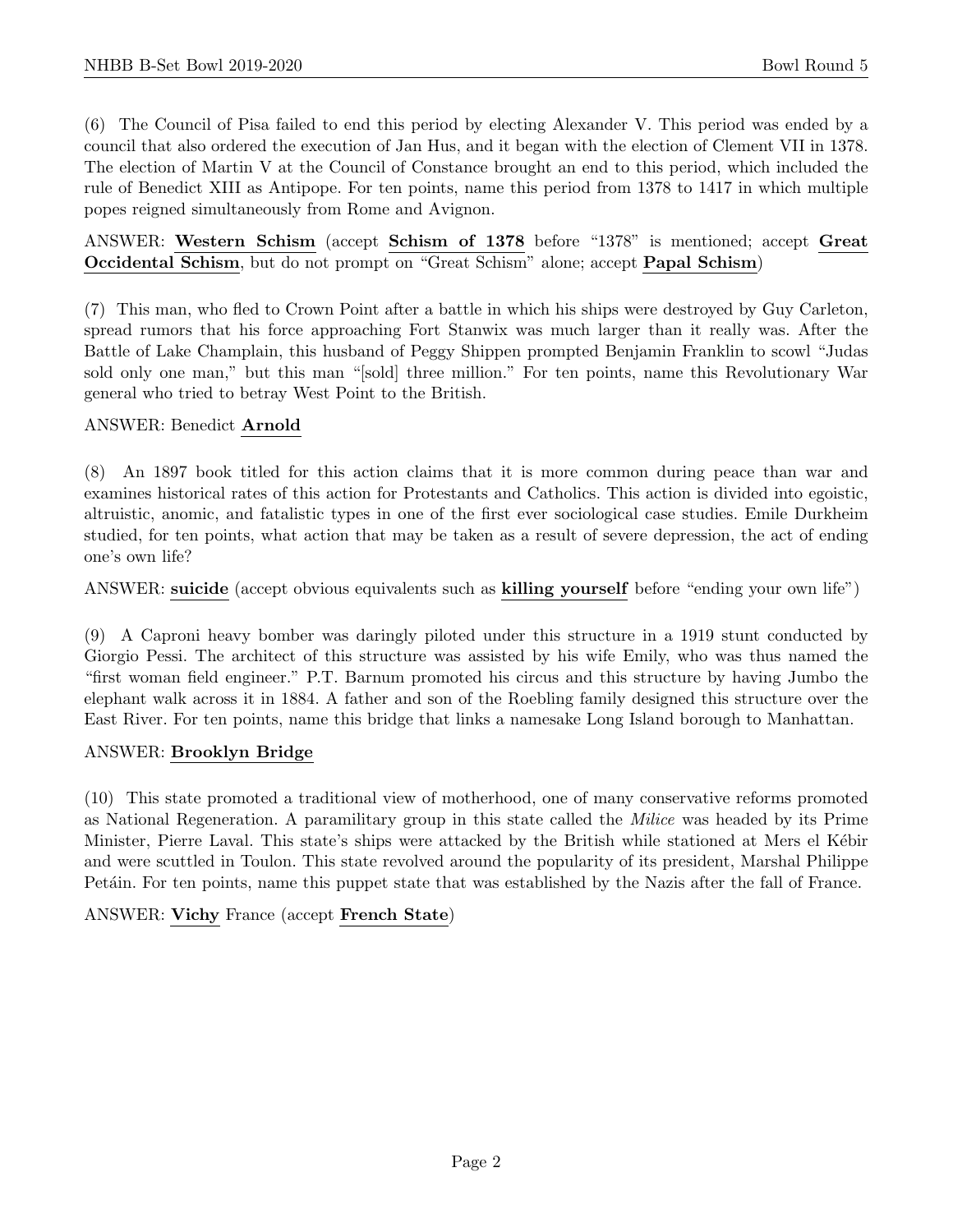# Second Quarter

(1) In 1999, this country sought to isolate Ladakh and force its enemies to withdraw from the Siachen Glacier by launching Operation Badr, even though it had committed to the peaceful Lahore Declaration in the same year. This country's troops crossed the Line of Control to instigate the Kargil War against a rival with whom it often contests the region of Kashmir. For ten points, name this rival and western neighbor of India.

## ANSWER: Pakistan

BONUS: Fourteen years before Pakistan's Operation Badr, Iran launched an Operation Badr that captured a highway connecting Baghdad and this city, Iraq's main port on the Shatt al-Arab.

#### ANSWER: Basra

(2) This substance was recklessly handled by factory owners in cities like Waterbury, Connecticut, Orange, New Jersey, and Ottawa, Illinois, where workers were given the instructions "lip, dip, paint." In 1921, President Harding presented Marie Curie with a vial holding one gram of this substance, which names an institute she led at the University of Paris. After polonium, this was the second element discovered by the Curies. For ten points, name this highly toxic radioactive element with chemical symbol Ra [spell it].

#### ANSWER: radium

BONUS: Many of the "Radium Girls," who were falsely told that working with radium was safe, had their medical claims denied on grounds that their symptoms of radiation sickness were actually caused by this scandalous disease. The US government carried out an unethical study of this disease at Tuskegee from 1932 to 1972.

## ANSWER: syphilis

(3) This man, who was discovered lurking in the woods by Benjamin Phipps, is discussed as an inspiration in the autobiography of Henry "Box" Brown. Jim Travis was one of the targets of an event organized by this man, who was inspired by the viewing of a solar eclipse. This man lived in Southampton County, where he was inspired by Denmark Vesey to carry out an attack that resulted in roughly 60 deaths. For ten points, name this leader of an 1831 slave rebellion.

## ANSWER: Nat Turner

BONUS: Nat Turner's slave revolt took place in this state's Southampton County. Turner was captured in this state's portion of the Great Dismal Swamp.

## ANSWER: Virginia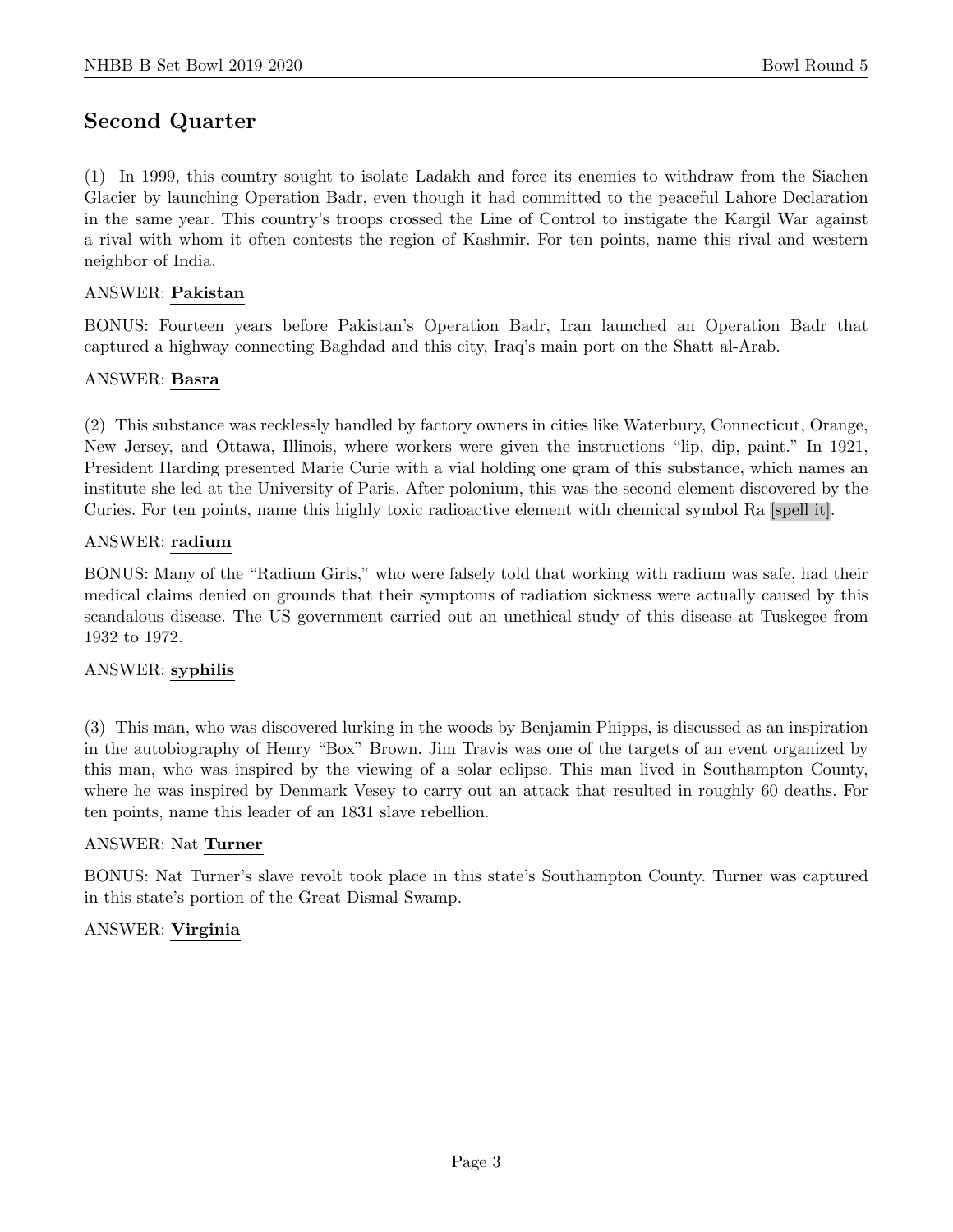(4) In a lecture, this author emphasized his home country's proverb that "ONE WORD OF TRUTH SHALL OUTWEIGH THE WHOLE WORLD." This man delivered that lecture by letter, as he expected he would be forced into exile if he traveled to Stockholm to accept the 1970 Nobel Prize in Literature. This author's experiences in the Main Directorate of Camps and those of hundreds of other political prisoners was published via samizdat. For ten points, name this Soviet dissident author of One Day in the Life of Ivan Denisovich and The Gulag Archipelago.

## ANSWER: Aleksandr Solzhenitsyn

BONUS: The Gulag Archipelago relates the history of Soviet labor camps from 1918 until this February 25, 1956 event. Journalists were not invited to this event, which lasted four hours in the middle of the night at the Kremlin.

ANSWER: Nikita Khrushchev's Secret Speech (accept descriptions relating to Khrushchev delivering the speech "On the Cult of Personality and its Consequences")

(5) A star fort in this state called Fort Elizabeth was built by Georg Anton Schaffer, an agent of the Russian-American Company. An observatory in this state is named for deceased astronaut Ellison Onizuka. This state, which grows nearly half of the world's macadamia nuts, contains sites like the Bernice Bishop Museum and Iolani Palace. For ten points, name this US state that was once a kingdom united by Kamehameha I in the Pacific Ocean.

## ANSWER: Hawaii

BONUS: This sacred dormant volcano, Hawaii's highest point, was the site of 2015 protests over the creation of the Thirty Meter Telescope.

## ANSWER: Mauna Kea

(6) This man was nearly assassinated by Anteo Zamboni, prompting him to establish a secret police known as the OVRA. He soldified power by changing parliamentary thresholds through the Acerbo Law. The Republic of Saló was led by this man, who signed a treaty with Pius IX in 1929 to recognize an independent Vatican City within his country's borders. For ten points, name this leader who seized power after his Blackshirts marched on Rome in 1922 and led Italy during World War II.

## ANSWER: Benito Mussolini

BONUS: This 1929 treaty recognized the independence of the Vatican City. It is named for the papal residence, a palace that also hosted numerous medieval ecumenical councils.

ANSWER: Lateran Treaty (accept Lateran Palace or Apostolic Palace of the Lateran; accept Lateran Council(s))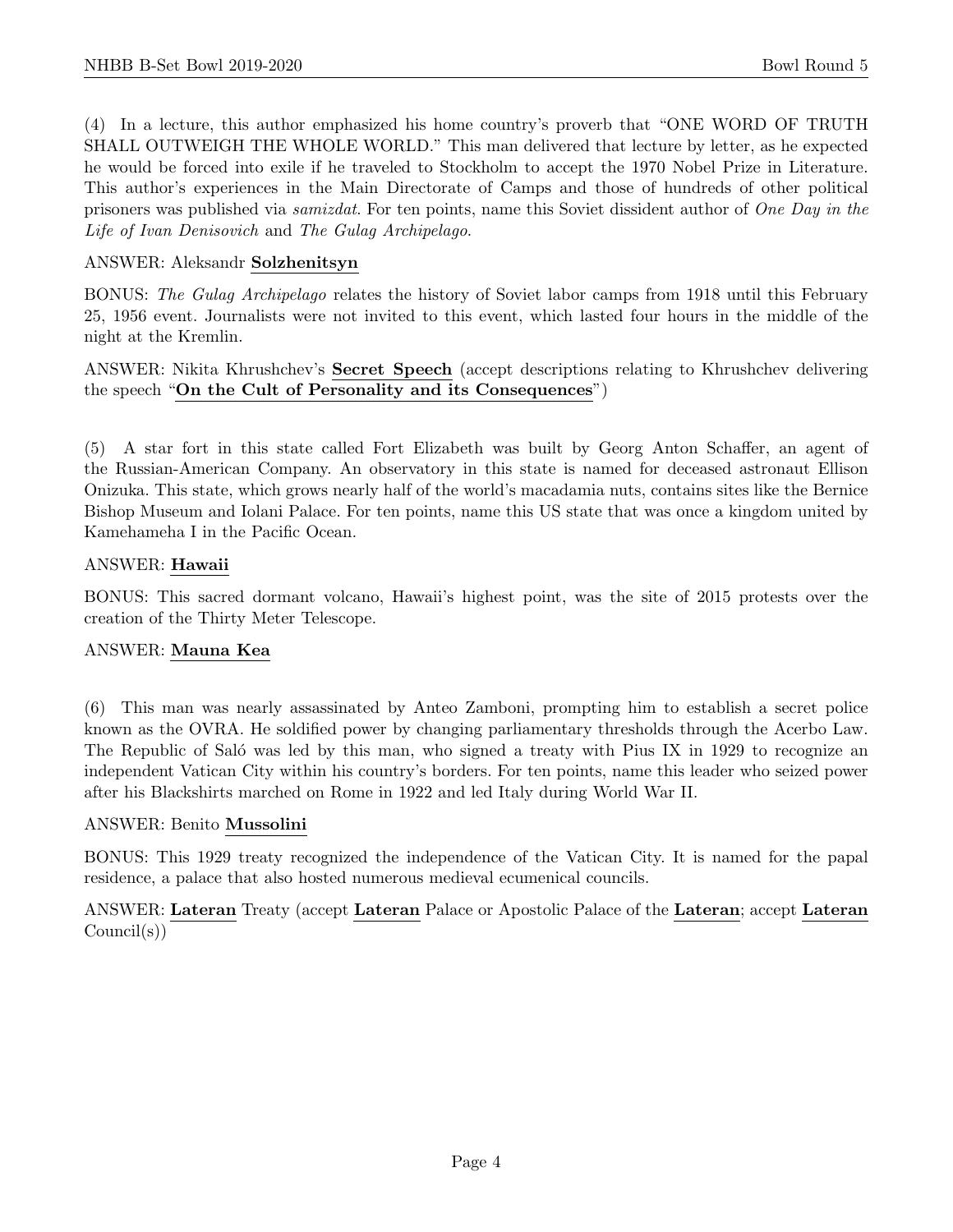(7) During this king's reign, a vernacular service known as the Exhortation and Litany was written. Martin Luther's attack on indulgences prompted this man to write *Defense of the Seven Sacraments*. This king was given the title of "Defender of the Faith" by Pope Leo X, but a disagreement with Clement VII over whether this king's marriage could be annulled led him to split with the Catholic Church. For ten points, name this Tudor King who created the Church of England after splitting with the first of his six wives.

# ANSWER: Henry VIII (prompt on Henry)

BONUS: The Exhortation and Litany was written by Thomas Cranmer, who held this position during Henry VIII's rule.

# ANSWER: Archbishop of Canterbury (prompt on Archbishop; prompt on Bishop)

(8) This settlement was led by Ralph Lane until a rough storm convinced him to return home with Francis Drake. Virginia Dare, the first English child to be born in the New World, was born at this settlement. John White was sent to resupply this settlement, but an oak tree with the word CROATOAN scrawled into it was discovered instead. For ten points, name this North Carolina colony whose settlers mysteriously disappeared.

ANSWER: Roanoke Colony (prompt on descriptions of the Lost Colony)

BONUS: The Roanoke Colony was a project funded by this Englishman. In 1595, this Englishman searched for El Dorado in Guiana, having left on the pretense of trying to find the lost colonists.

ANSWER: Sir Walter Raleigh

# Third Quarter

The categories are . . .

- 1. Republic of Texas
- 2. Recent British Prime Ministers
- 3. Recent Asian Economic History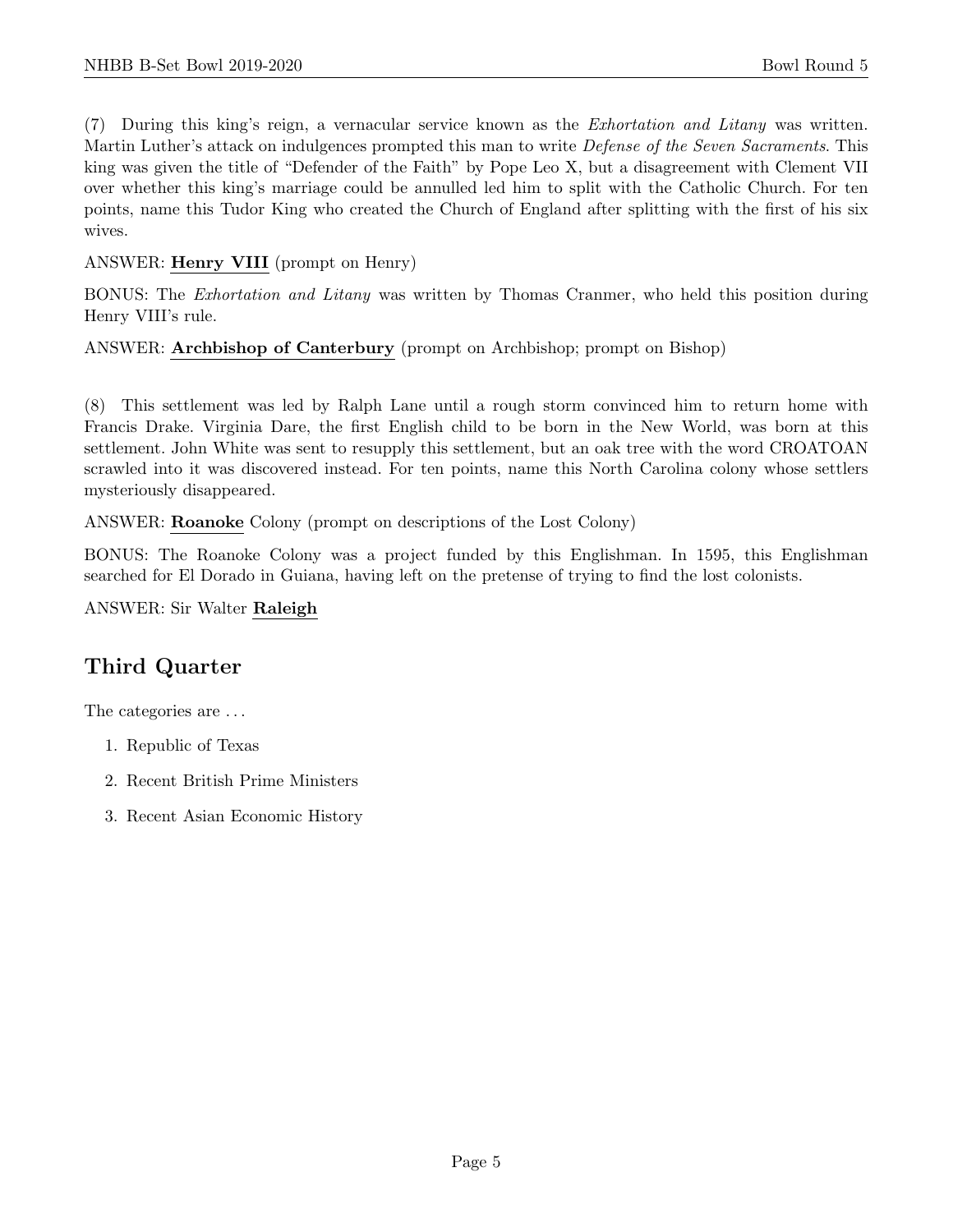#### Republic of Texas

#### Name the...

(1) Country from which Texas won its independence.

#### ANSWER: Mexico

(2) River that Texas claimed as its southern border, and which is the eastern end of the modern US-Mexico border.

#### ANSWER: Rio Grande

(3) Process by which Texas joined the United States in 1845.

#### ANSWER: annexation

(4) US President who signed the bill authorizing that process, two days before he left office.

## ANSWER: John Tyler

(5) General and first President of the republic who was ousted as Governor of Texas after it seceded from the Union.

#### ANSWER: Samuel Houston

(6) 1836 battle where that general routed Santa Anna's men in less than 20 minutes, securing independence.

#### ANSWER: Battle of San Jacinto

(7) 1836 massacre where James Fannin and hundreds of prisoners of war were killed by Santa Anna's men.

#### ANSWER: Goliad Massacre

(8) Second President of the republic, who issued "redback" currency.

#### ANSWER: Mirabeau Lamar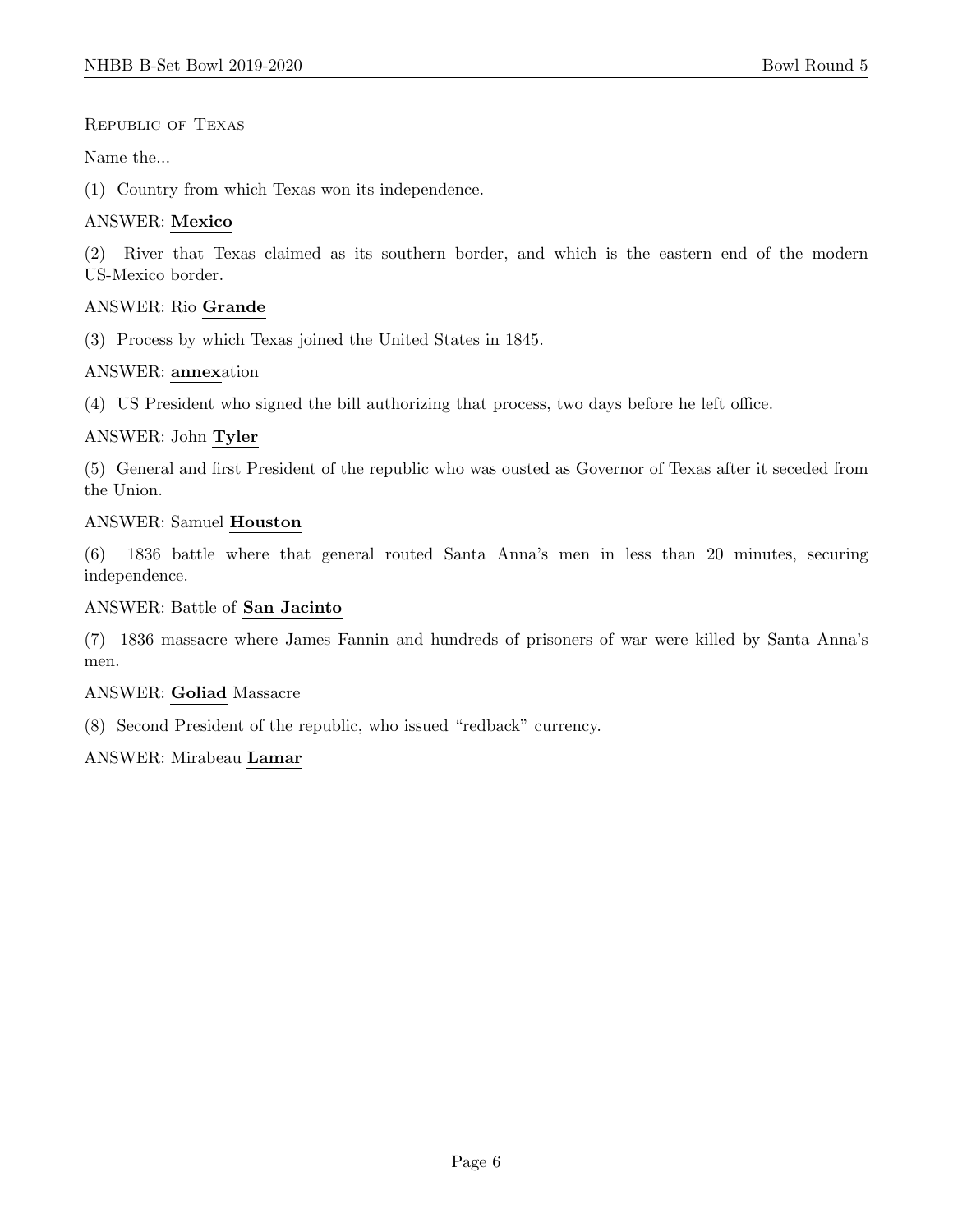#### Recent British Prime Ministers

For the purposes of this lightning round, recent means since 1900. Name the British Prime Minister who...

(1) Gave the "we shall fight on the beaches" speech in May 1940 during his first month as PM.

ANSWER: Sir Winston Churchill

(2) Was known as the "Iron Lady" and passed away in 2013.

# ANSWER: Margaret Thatcher

(3) Resigned as PM after the success of the Brexit referendum in 2016.

## ANSWER: David Cameron

(4) Proclaimed "Peace in our time" after signing the Munich Agreement with Hitler.

## ANSWER: Neville Chamberlain

(5) Proposed the "People's Budget" and represented Britain at Versailles in 1919.

ANSWER: David Lloyd George (prompt on partial last names)

(6) Replaced John Major in a victory for "New Labour."

## ANSWER: Tony Blair

(7) Gave the "Wind of Change" speech in 1960, giving tacit approval to African independence movements.

#### ANSWER: Harold Macmillan

(8) Was embarrassed by the publishing of the Zinoviev letter, after which his party lost an election to Stanley Baldwin's party.

## ANSWER: Ramsay MacDonald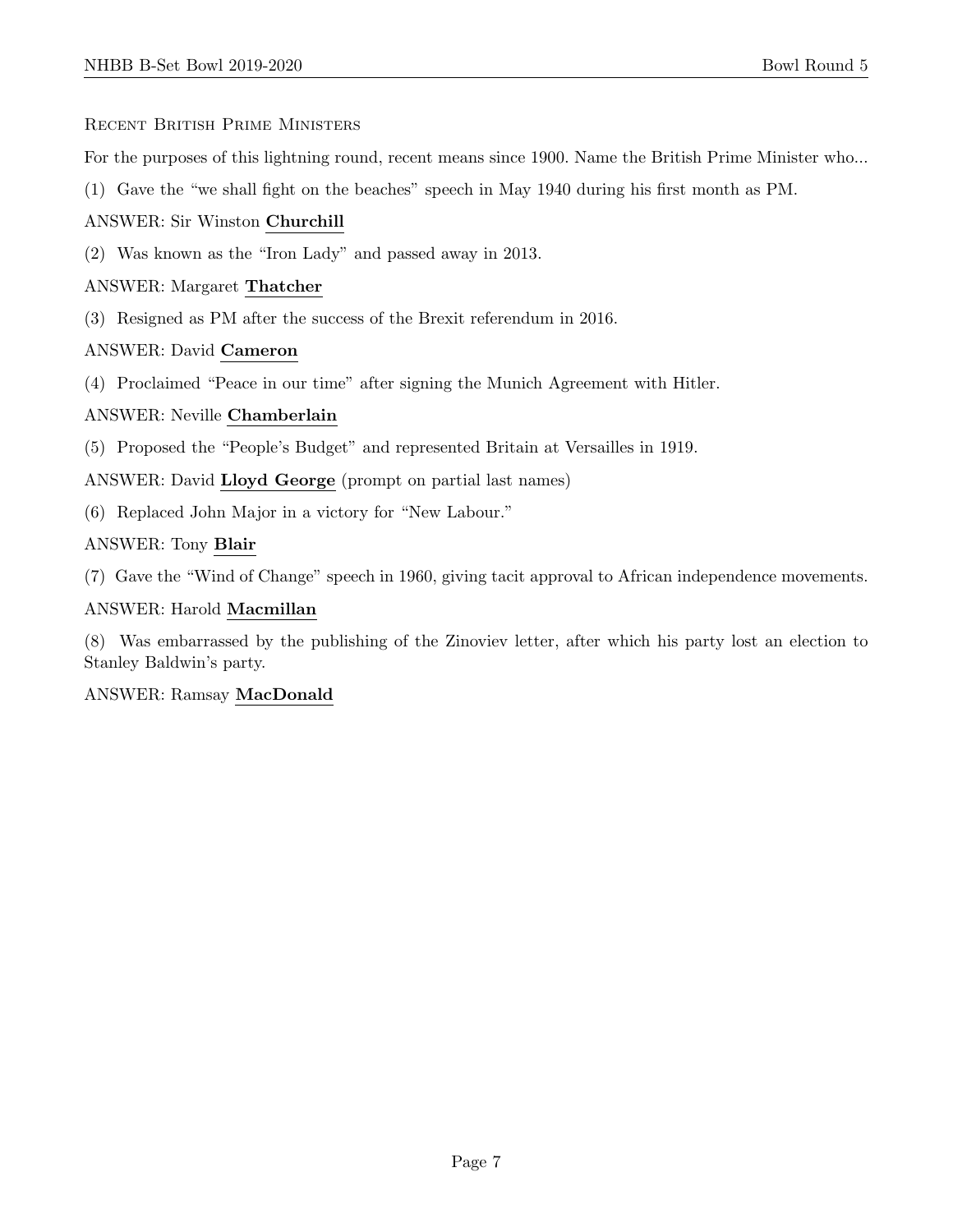Recent Asian Economic History

Name the...

(1) Country that became one of the "Four Asian Tigers" through tech companies like Samsung and LG.

# ANSWER: South Korea (prompt on Korea; accept Hanguk; accept Namhan)

(2) "Tiger" that built a new financial center, Taipei 101, in 2004.

# ANSWER: Taiwan (accept Republic of China; do not accept People's Republic of China)

(3) President of China who has implemented market reforms since 2012.

## ANSWER: Xi [shee] Jinping

(4) Country where an asset price bubble ushered in the Lost Decade in the early 90s.

## ANSWER: Japan (accept Nippon; accept Nihon)

(5) Multi-national organization based in Jakarta that was created by the Bangkok Declaration.

## ANSWER: ASEAN (accept Association of South-East Asian Nations)

(6) Leader of Indonesia, the successor of Sukarno, who was removed by riots stemming from an financial crisis.

#### ANSWER: Suharto

(7) Year in which that massive financial crisis began.

## ANSWER: 1997

(8) Currency whose collapse kicked off that financial crisis after it could no longer stay pegged to the dollar.

ANSWER: Thai baht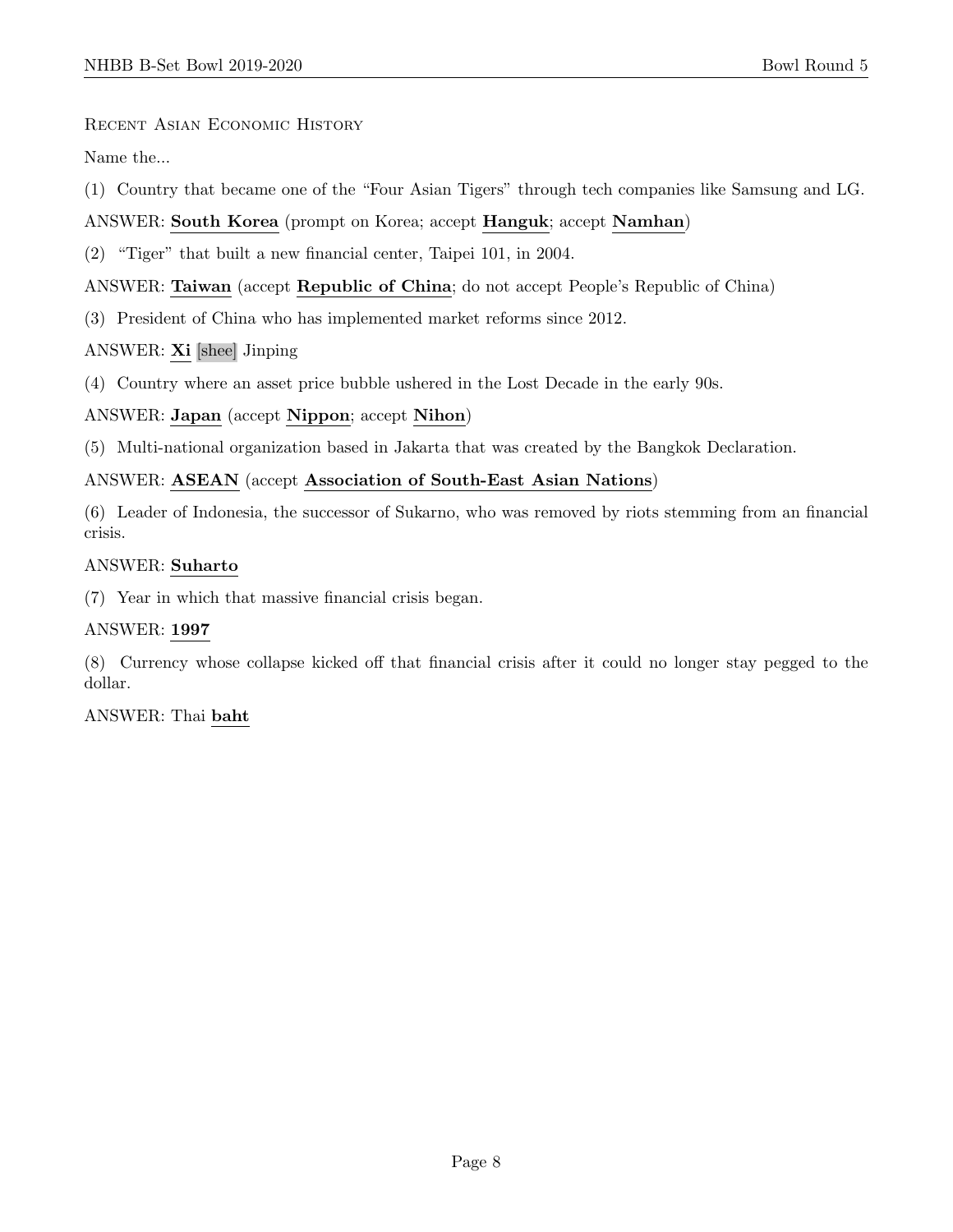# Fourth Quarter

(1) This President berated Charles Forbes as a "double crossing bastard" for selling off Veterans Bureau medical supplies. Jess Smith committed suicide after this President confronted him about his crimes; Smith was an unofficial aide to this man's Attorney General, Harry  $(+)$  Daugherty. Nan Britton claimed to have given birth to this man's illegitimate daughter, one of several controversies surrounding this man that came to light after his death from (\*) "apoplexy," or a massive heart attack. The corrupt Ohio Gang served, for ten points, what US President who died before the Teapot Dome scandal exploded?

ANSWER: Warren Gamaliel Harding

(2) Hundreds of this region's peasants were killed on Christmas 1705 in the Sendling night of murder. Part of this region known as the Innviertel was given to the Habsburg monarchy following the Treaty of Teschen. The  $(+)$  Wittelsbach claim to this region was challenged in the Potato War. This region's "mad king" Ludwig II ordered the construction of Neuschwanstein [noysh-van-stein], the inspiration for the (\*) castle in Sleeping Beauty. For ten points, name this home of Oktoberfest, a German region with capital Munich.

ANSWER: Bavaria (or Bayern)

(3) The daughters of a figure with this name were killed by Tadodaho. This name, held by a legendary follower of the Great Peacemaker, was commonly used for wampum belts. Edmonia Lewis sculpted a man with this name holding hands with a Dakota  $(+)$  woman and wearing a feathered headdress. In a poem, a man with this name is born to Wenonah and the West Wind by the (\*) shores of Gitche-Gumee and marries Minnehaha. For ten points, give this name shared by a Mohawk founder of the Iroquois Confederacy and a fictional Ojibwe warrior whose Song was written by Henry Wadsworth Longfellow.

ANSWER: Hiawatha (accept Ayenwatha; accept The Song of Hiawatha)

(4) The cost of creating this building on the site of a temple to Jupiter Capitolinus was allegedly seven times larger than Egypt's income tax revenue. This building, which was constructed during the Second Fitna under Abd-al Malik, was built on the site where  $(+)$ Abraham tried to sacrifice his son Isaac. In 1187, a cross on this building's central feature was replaced with a crescent after Saladin recaptured the city. (\*) Muhammad is to have ascended to heaven at the site of, for ten points, what shrine on Jerusalem's Temple Mount that includes the Foundation Stone?

ANSWER: Dome of the Rock (accept Qubbat al-Sakhrah; accept Kippat ha-Sela)

(5) In a 1997 commercial, a grandmother stops her family's bickering over the legacy of this leader by remarking that he brought Pizza Hut to their country. This man, who once apologized for comparing West German Chancellor Helmut Kohl to Nazi Joseph Goebbels, was the target of an (+) unsuccessful coup in August 1991. This recipient of the 1990 Nobel Peace Prize pulled out of a prolonged conflict in  $(*)$  Afghanistan and introduced the perestroika reforms. For ten points, name this last premier of the USSR.

ANSWER: Mikhail Gorbachev